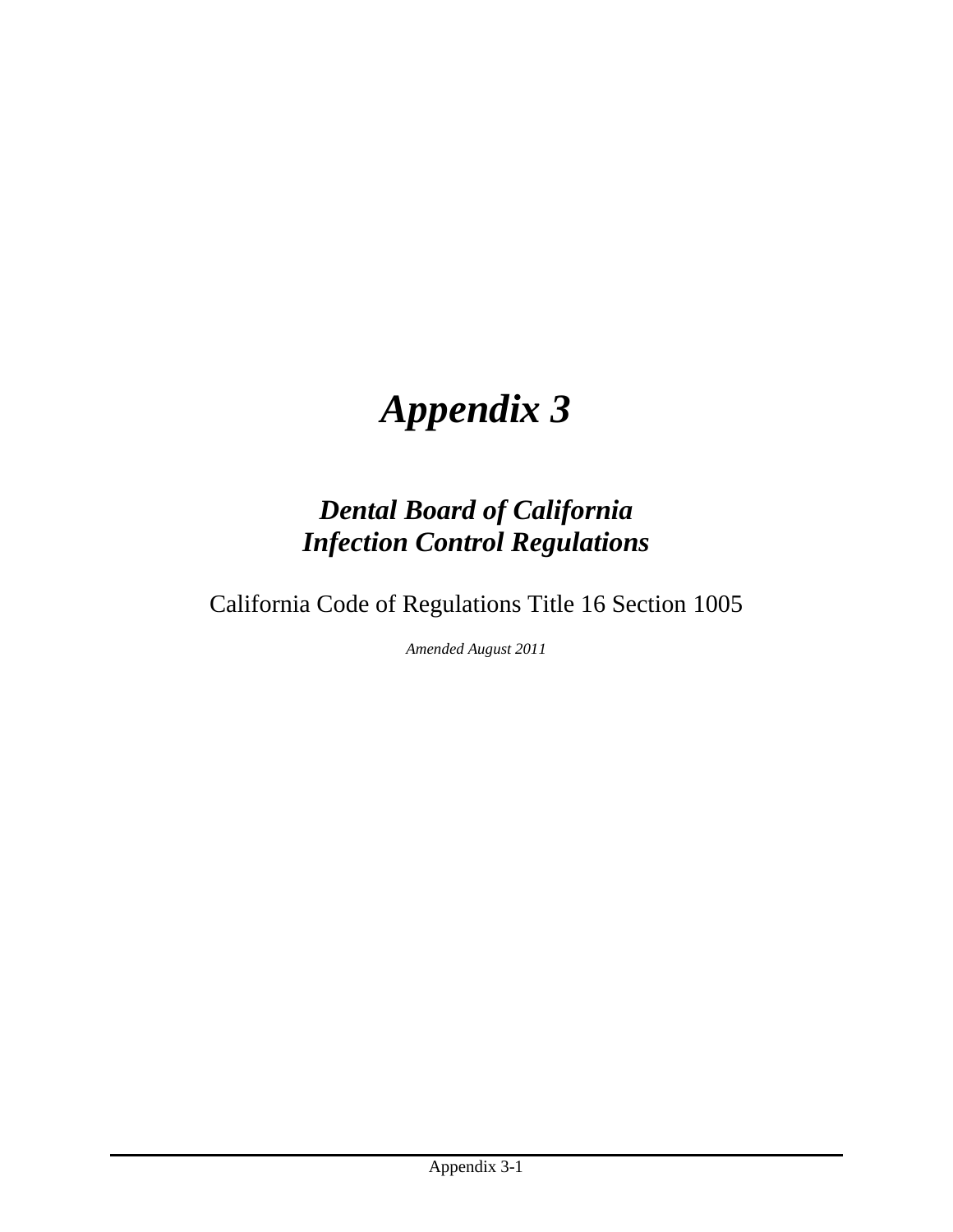# **DENTAL BOARD OF CALIFORNIA INFECTION CONTROL REGULATIONS**

#### **California Code of Regulations Title 16 §1005. Minimum Standards for Infection Control**

- (a) Definitions of terms used in this section:
	- (1) "Standard precautions" are a group of infection prevention practices that apply to all patients, regardless of suspected or confirmed infection status, in any setting in which healthcare is delivered. These include hand hygiene, use of gloves, gown, mask, eye protection, or face shield, depending on the anticipated exposure, and safe handling of sharps. Standard precautions shall be used for care of all patients regardless of their diagnoses or personal infectious status.
	- (2) "Critical items" confer a high risk for infection if they are contaminated with any microorganism. These include all instruments, devices, and other items used to penetrate soft tissue or bone.
	- (3) "Semi-critical items" are instruments, devices and other items that are not used to penetrate soft tissue or bone, but contact oral mucous membranes, non-intact skin or other potentially infectious materials (OPIM).
	- (4) "Non-critical items" are instruments, devices, equipment, and surfaces that come in contact with soil, debris, saliva, blood, OPIM and intact skin, but not oral mucous membranes.
	- (5) "Low-level disinfection" is the least effective disinfection process. It kills some bacteria, some viruses and fungi, but does not kill bacterial spores or mycobacterium tuberculosis var bovis, a laboratory test organism used to classify the strength of disinfectant chemicals.
	- (6) "Intermediate-level disinfection" kills mycobacterium tuberculosis var bovis indicating that many human pathogens are also killed. This process does not necessarily kill spores.
	- (7) "High-level disinfection" kills some, but not necessarily all bacterial spores. This process kills mycobacterium tuberculosis var bovis, bacteria, fungi, and viruses.
	- (8) "Germicide" is a chemical agent that can be used to disinfect items and surfaces based on the level of contamination.
	- (9) "Sterilization" is a validated process used to render a product free of all forms of viable microorganisms.
	- (10) "Cleaning" is the removal of visible soil (e.g., organic and inorganic material) debris and OPIM from objects and surfaces and shall be accomplished manually or mechanically using water with detergents or enzymatic products.
	- (11) "Personal Protective Equipment" (PPE) is specialized clothing or equipment worn or used for protection against a hazard. PPE items may include, but are not limited to, gloves, masks, respiratory devices, protective eyewear and protective attire which are intended to prevent exposure to blood, body fluids, and OPIM, and chemicals used for infection control. General work attire such as uniforms, scrubs, pants and shirts, are not considered to be PPE.
	- (12) "Other Potentially Infectious Materials" (OPIM) means any one of the following: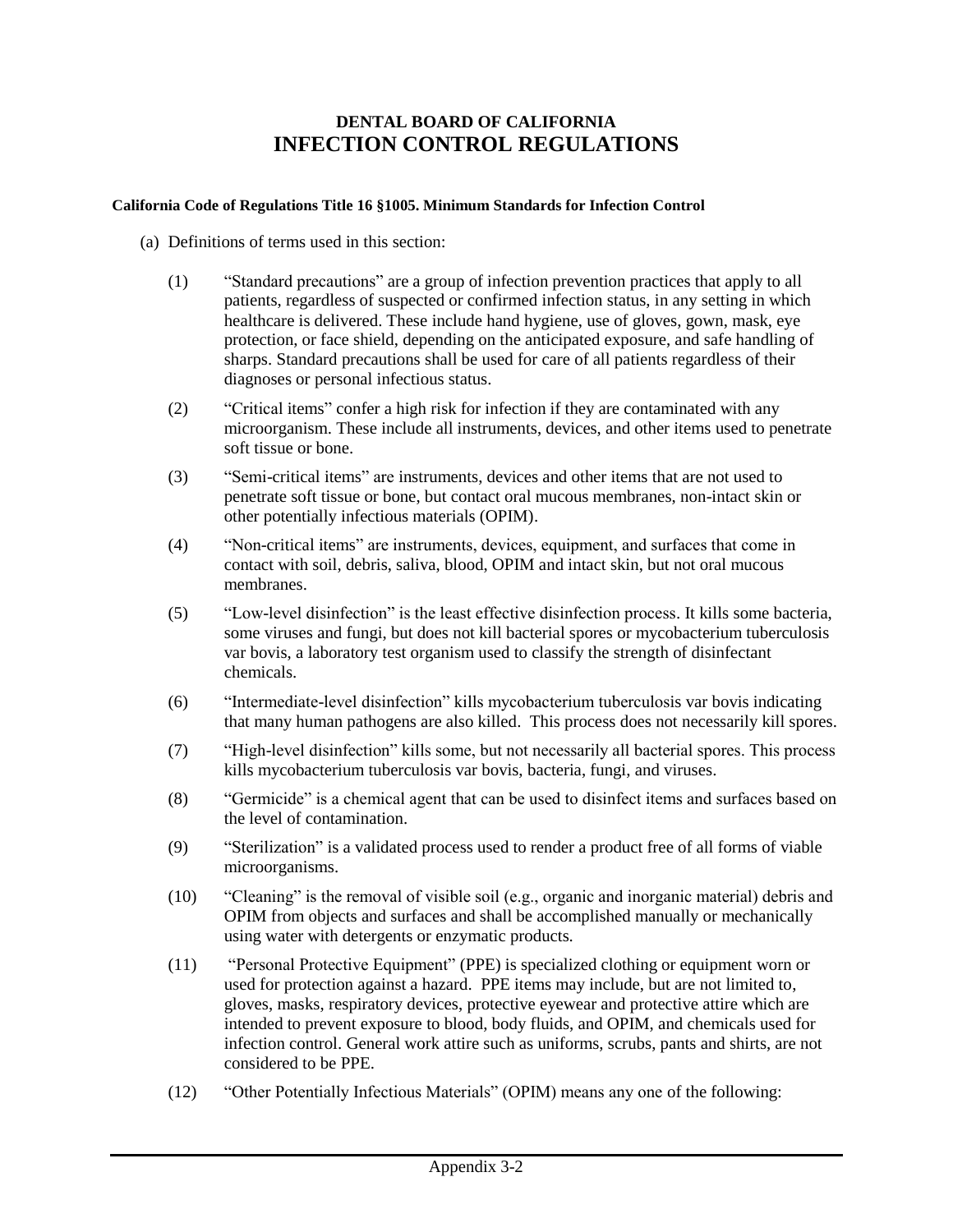- (A) Human body fluids such as saliva in dental procedures and any body fluid that is visibly contaminated with blood, and all body fluids in situations where it is difficult or impossible to differentiate between body fluids.
- (B) Any unfixed tissue or organ (other than intact skin) from a human (living or dead).
- (C) Any of the following, if known or reasonably likely to contain or be infected with HIV, HBV, or HCV:
	- 1) Cell, tissue, or organ cultures from humans or experimental animals;
	- 2) Blood, organs, or other tissues from experimental animals; or
	- 3) culture medium or other solutions.
- (13) "Dental Healthcare Personnel" (DHCP) are all paid and non-paid personnel in the dental health-care setting who might be occupationally exposed to infectious materials, including body substances and contaminated supplies, equipment, environmental surfaces, water, or air. DHCP includes dentists, dental hygienists, dental assistants, dental laboratory technicians (in-office and commercial), students and trainees, contractual personnel, and other persons not directly involved in patient care but potentially exposed to infectious agents (e.g., administrative, clerical, housekeeping, maintenance or volunteer personnel).
- (b) All DHCP shall comply with infection control precautions and enforce the following minimum precautions to minimize the transmission of pathogens in health care settings mandated by the California Division of Occupational Safety and Health (Cal/OSHA).
	- (1) Standard precautions shall be practiced in the care of all patients.
	- (2) A written protocol shall be developed, maintained, and periodically updated for proper instrument processing, operatory cleanliness, and management of injuries. The protocol shall be made available to all DHCP at the dental office.
	- (3) A copy of this regulation shall be conspicuously posted in each dental office.

## **Personal Protective Equipment:**

- (4) All DHCP shall wear surgical facemasks in combination with either chin length plastic face shields or protective eyewear whenever there is potential for aerosol spray, splashing or spattering of the following: droplet nuclei, blood, chemical or germicidal agents or OPIM. Chemical-resistant utility gloves and appropriate, task specific PPE shall be worn when handling hazardous chemicals. After each patient treatment, masks shall be changed and disposed. After each patient treatment, face shields and protective eyewear shall be cleaned, disinfected, or disposed.
- (5) Protective attire shall be worn for disinfection, sterilization, and housekeeping procedures involving the use of germicides or handling contaminated items. All DHCP shall wear reusable or disposable protective attire whenever there is a potential for aerosol spray, splashing or spattering of blood, OPIM, or chemicals and germicidal agents. Protective attire must be changed daily or between patients if they should become moist or visibly soiled. All PPE used during patient care shall be removed when leaving laboratories or areas of patient care activities. Reusable gowns shall be laundered in accordance with Cal/OSHA Bloodborne Pathogens Standards (Title 8, Cal. Code Regs., section 5193).

## **Hand Hygiene:**

(6) All DHCP shall thoroughly wash their hands with soap and water at the start and end of each workday. DHCP shall wash contaminated or visibly soiled hands with soap and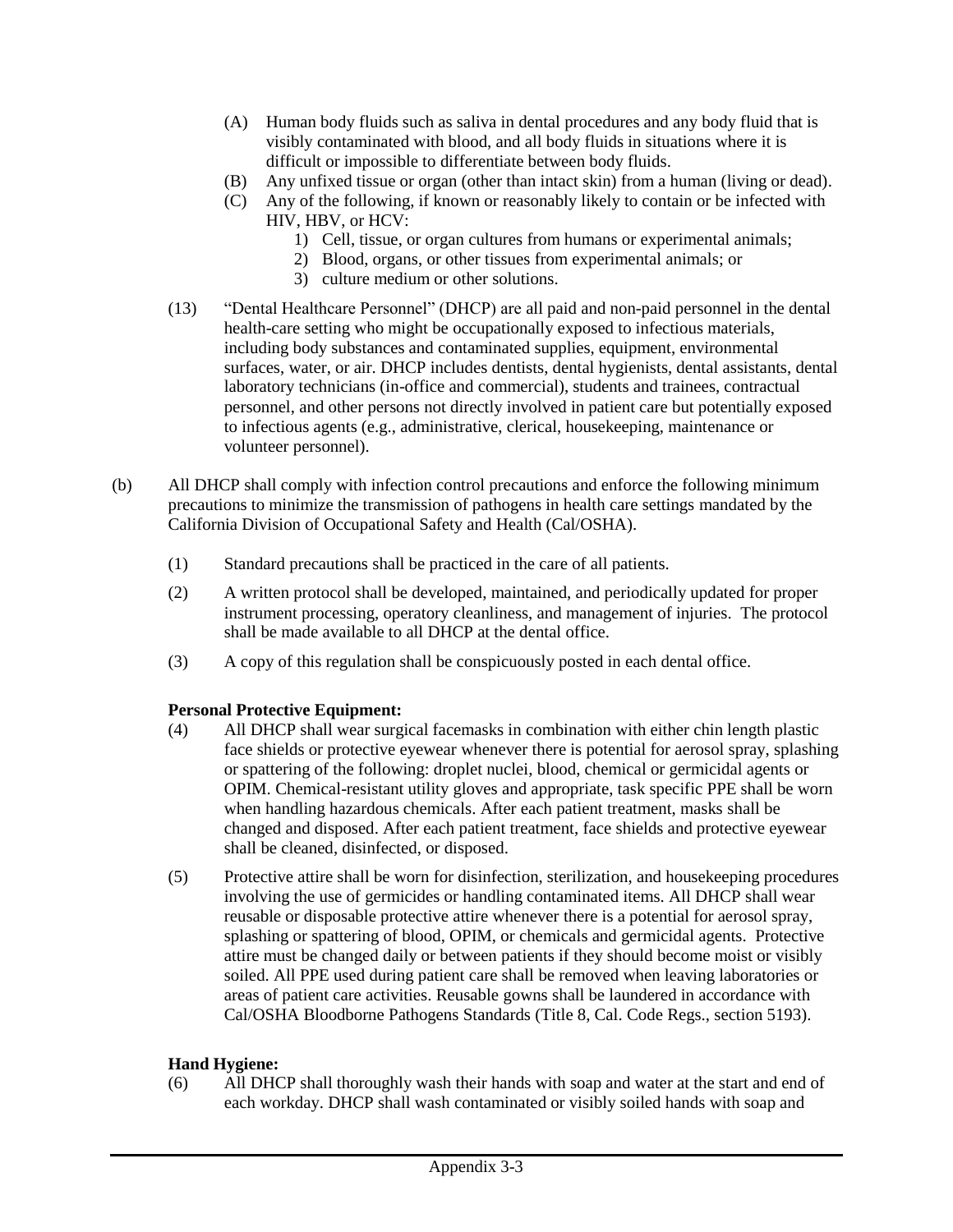water and put on new gloves before treating each patient. If hands are not visibly soiled or contaminated an alcohol based hand rub may be used as an alternative to soap and water. Hands shall be thoroughly dried before donning gloves in order to prevent promotion of bacterial growth and washed again immediately after glove removal. A DHCP shall refrain from providing direct patient care if hand conditions are present that may render DHCP or patients more susceptible to opportunistic infection or exposure.

(7) All DHCP who have exudative lesions or weeping dermatitis of the hand shall refrain from all direct patient care and from handling patient care equipment until the condition resolves.

#### **Gloves:**

(8) Medical exam gloves shall be worn whenever there is contact with mucous membranes, blood, OPIM, and during all pre-clinical, clinical, post-clinical, and laboratory procedures. When processing contaminated sharp instruments, needles and devices, DHCP shall wear heavy-duty utility gloves to prevent puncture wounds. Gloves must be discarded when torn or punctured, upon completion of treatment, and before leaving laboratories or areas of patient care activities. All DHCP shall perform hand hygiene procedures before donning gloves and after removing and discarding gloves. Gloves shall not be washed before or after use.

#### **Needle and Sharps Safety:**

(9) Needles shall be recapped only by using the scoop technique or a protective device. Needles shall not be bent or broken for the purpose of disposal. Disposable needles, syringes, scalpel blades, or other sharp items and instruments shall be placed into sharps containers for disposal as close as possible to the point of use according to all applicable local, state, and federal regulations.

#### **Sterilization and Disinfection:**

- (10) All germicides must be used in accordance with intended use and label instructions.
- (11) Cleaning must precede any disinfection or sterilization process. Products used to clean items or surfaces prior to disinfection procedures shall be used according to all label instructions.
- (12) Critical instruments, items and devices shall be discarded or pre-cleaned, packaged or wrapped and sterilized after each use. Methods of sterilization shall include steam under pressure (autoclaving), chemical vapor, and dry heat. If a critical item is heat-sensitive, it shall, at a minimum, be processed with high-level disinfection and packaged or wrapped upon completion of the disinfection process. These instruments, items, and devices, shall remain sealed and stored in a manner so as to prevent contamination, and shall be labeled with the date of sterilization and the specific sterilizer used if more than one sterilizer is utilized in the facility.
- (13) Semi-critical instruments, items, and devices shall be pre-cleaned, packaged or wrapped and sterilized after each use. Methods of sterilization include steam under pressure (autoclaving), chemical vapor and dry heat. If a semi-critical item is heat sensitive, it shall, at minimum, be processed with high level disinfection and packaged or wrapped upon completion of the disinfection process. These packages or containers shall remain sealed and shall be stored in a manner so as to prevent contamination, and shall be labeled with the date of sterilization and the specific sterilizer used if more than one sterilizer is utilized in the facility.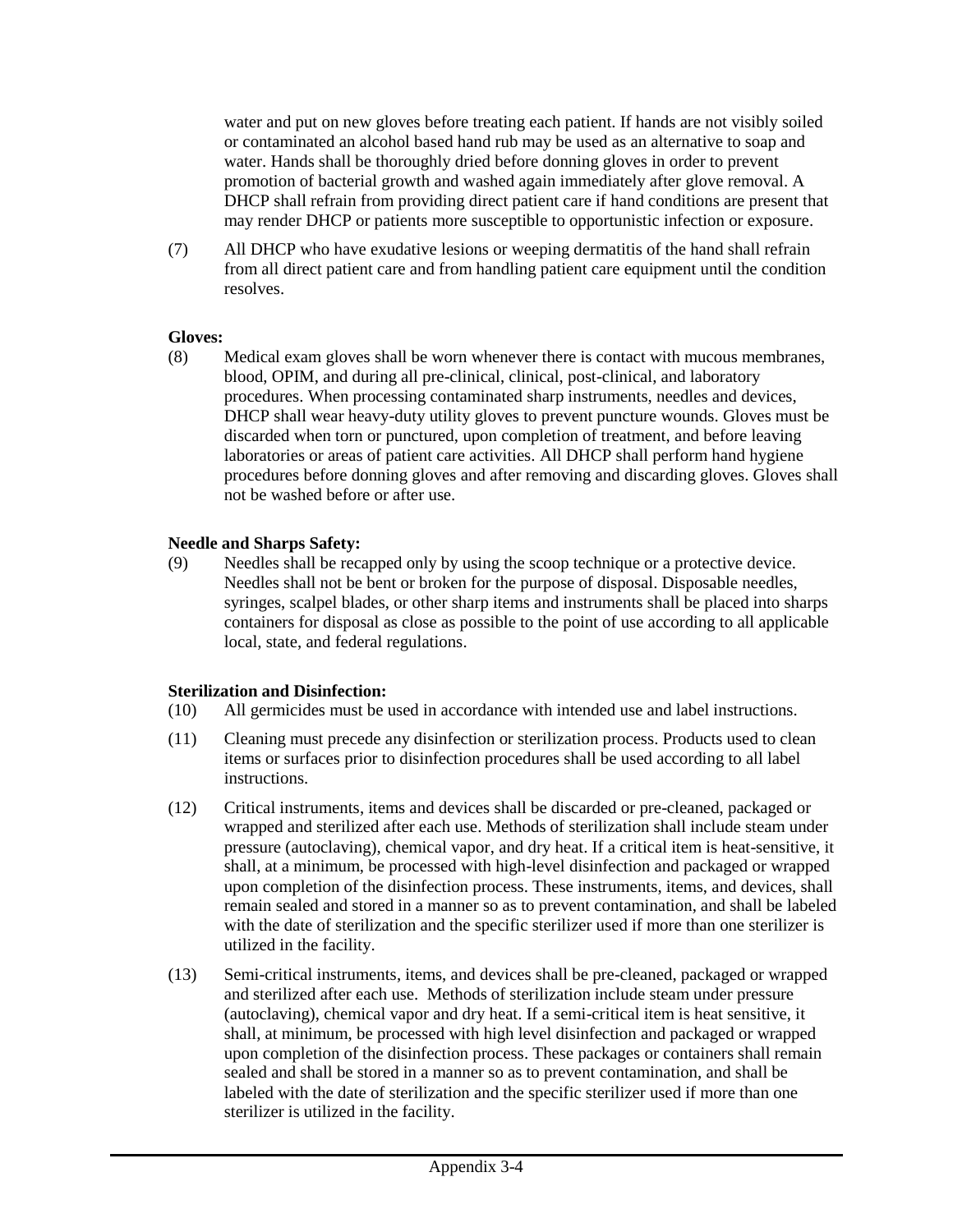- (14) Non-critical surfaces and patient care items shall be cleaned and disinfected with a California Environmental Protection Agency (Cal/EPA)-registered hospital disinfectant (low-level disinfectant) labeled effective against HBV and HIV. When the item is visibly contaminated with blood or OPIM, a Cal/EPA-registered hospital intermediate-level disinfectant with a tuberculocidal claim shall be used.
- (15) All high-speed dental hand pieces, low-speed hand pieces, rotary components, and dental unit attachments such as reusable air/water syringe tips and ultrasonic scaler tips, shall be packaged, labeled and heat-sterilized in a manner consistent with the same sterilization practices as a semi-critical item.
- (16) Single use disposable items such as prophylaxis angles, prophylaxis cups and brushes, tips for high-speed evacuators, saliva ejectors, air/water syringe tips, and gloves shall be used for one patient only and discarded.
- (17) Proper functioning of the sterilization cycle of all sterilization devices shall be verified at least weekly through the use of a biological indicator (such as a spore test). Test results shall be documented and maintained for 12 months.

#### **Irrigation:**

(18) Sterile coolants/irrigants shall be used for surgical procedures involving soft tissue or bone. Sterile coolants/irrigants must be delivered using a sterile delivery system.

#### **Facilities:**

- (19) If non-critical items or surfaces likely to be contaminated are manufactured in a manner preventing cleaning and disinfection, they shall be protected with disposable impervious barriers. Disposable barriers shall be changed when visibly soiled or damaged and between patients.
- (20) Clean and disinfect all clinical contact surfaces that are not protected by impervious barriers using a California Environmental Protection Agency (Cal-EPA) registered, hospital grade low- to intermediate-level germicide after each patient. The low-level disinfectants used shall be labeled effective against HBV and HIV. Use disinfectants in accordance with the manufacturer's instructions. Clean all housekeeping surfaces (e.g. floors, walls, sinks) with a detergent and water or a Cal-EPA registered, hospital grade disinfectant. Products used to clean items or surfaces prior to disinfection procedures shall be clearly labeled and DHCP shall follow all material safety data sheet (MSDS) handling and storage instructions.
- (21) Dental unit water lines shall be anti-retractive. At the beginning of each workday, dental unit lines and devices shall be purged with air or flushed with water for at least two (2) minutes prior to attaching handpieces, scalers, air water syringe tips, or other devices. The dental unit lines and devices shall be flushed between each patient for a minimum of twenty (20) seconds.
- (22) Contaminated solid waste shall be disposed of according to applicable local, state, and federal environmental standards.

#### **Lab Areas:**

(23) Splash shields and equipment guards shall be used on dental laboratory lathes. Fresh pumice and a sterilized or new rag-wheel shall be used for each patient. Devices used to polish, trim, or adjust contaminated intraoral devices shall be disinfected or sterilized, properly packaged or wrapped and labeled with the date and the specific sterilizer used if